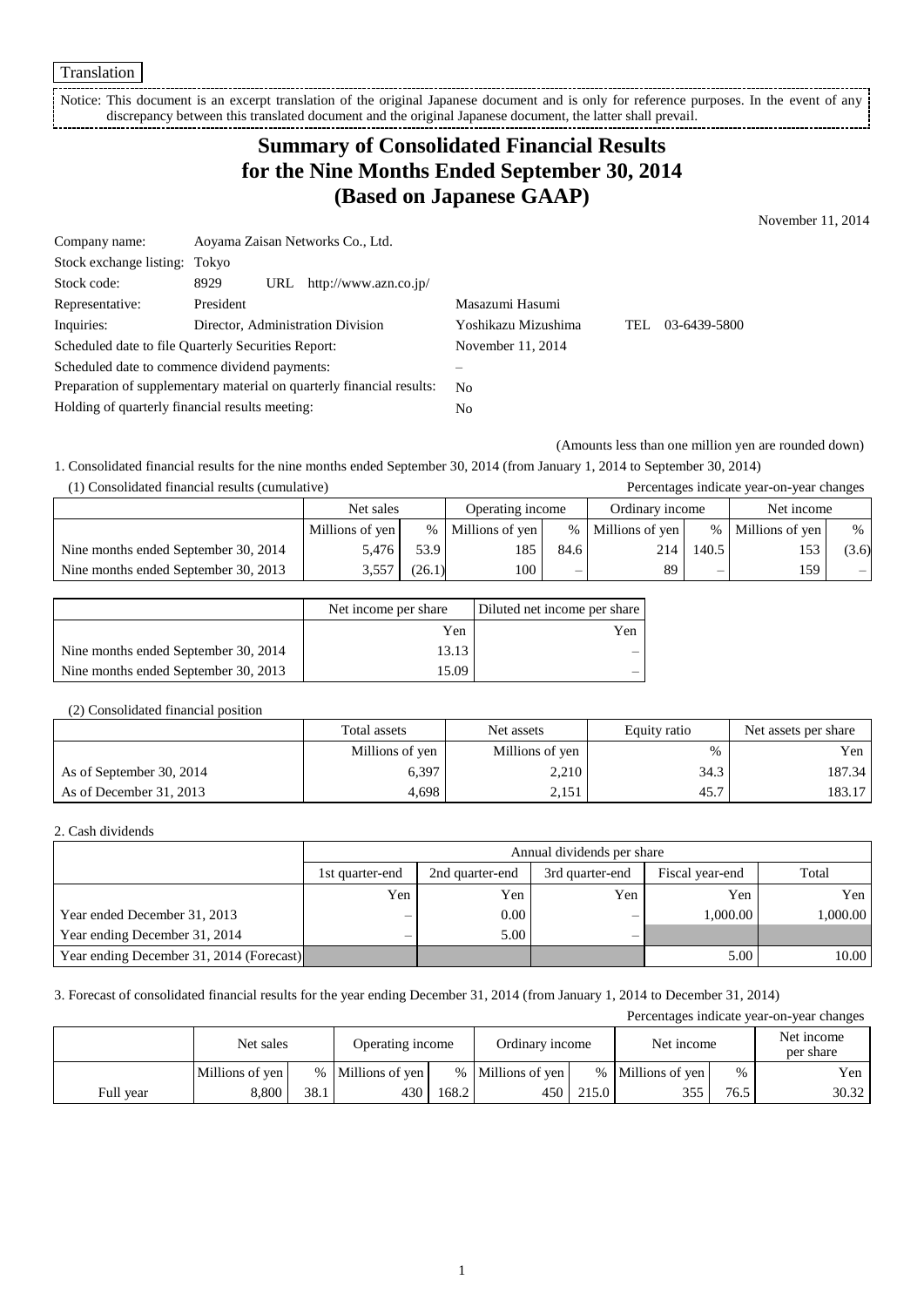| 4. Notes                                                                                                                                                                          |          |                                             |                |                   |
|-----------------------------------------------------------------------------------------------------------------------------------------------------------------------------------|----------|---------------------------------------------|----------------|-------------------|
| (1) Changes in significant subsidiaries during the nine months ended September 30, 2014<br>(changes in specified subsidiaries resulting in the change in scope of consolidation): |          |                                             | N <sub>0</sub> |                   |
| (2) Application of special accounting methods for preparing quarterly consolidated financial statements:                                                                          |          |                                             | N <sub>0</sub> |                   |
| (3) Changes in accounting policies, changes in accounting estimates, and restatement of prior period financial statements                                                         |          |                                             |                |                   |
| Changes in accounting policies due to revisions to accounting standards and other regulations:                                                                                    |          |                                             | N <sub>0</sub> |                   |
| Changes in accounting policies due to other reasons:                                                                                                                              |          |                                             |                |                   |
| Changes in accounting estimates:                                                                                                                                                  |          |                                             | No             |                   |
| Restatement of prior period financial statements:                                                                                                                                 |          |                                             | N <sub>0</sub> |                   |
| (4) Number of issued shares (common shares)                                                                                                                                       |          |                                             |                |                   |
| Total number of issued shares at the end of the period (including treasury shares)                                                                                                |          |                                             |                |                   |
| As of September 30, 2014                                                                                                                                                          |          | 11,709,600 shares   As of December 31, 2013 |                | 11,709,600 shares |
| Number of treasury shares at the end of the period                                                                                                                                |          |                                             |                |                   |
| As of September 30, 2014                                                                                                                                                          | - shares | As of December 31, 2013                     |                | shares            |
| Average number of shares during the period (cumulative from the beginning of the fiscal year)                                                                                     |          |                                             |                |                   |

| Trouted humor of shares utility borlow teamulative from the occuling of the fiscal vear. |  |                                                            |                   |  |  |  |
|------------------------------------------------------------------------------------------|--|------------------------------------------------------------|-------------------|--|--|--|
| Nine months ended September 30, 2014                                                     |  | $11,709,600$ shares   Nine months ended September 30, 2013 | 10,570,500 shares |  |  |  |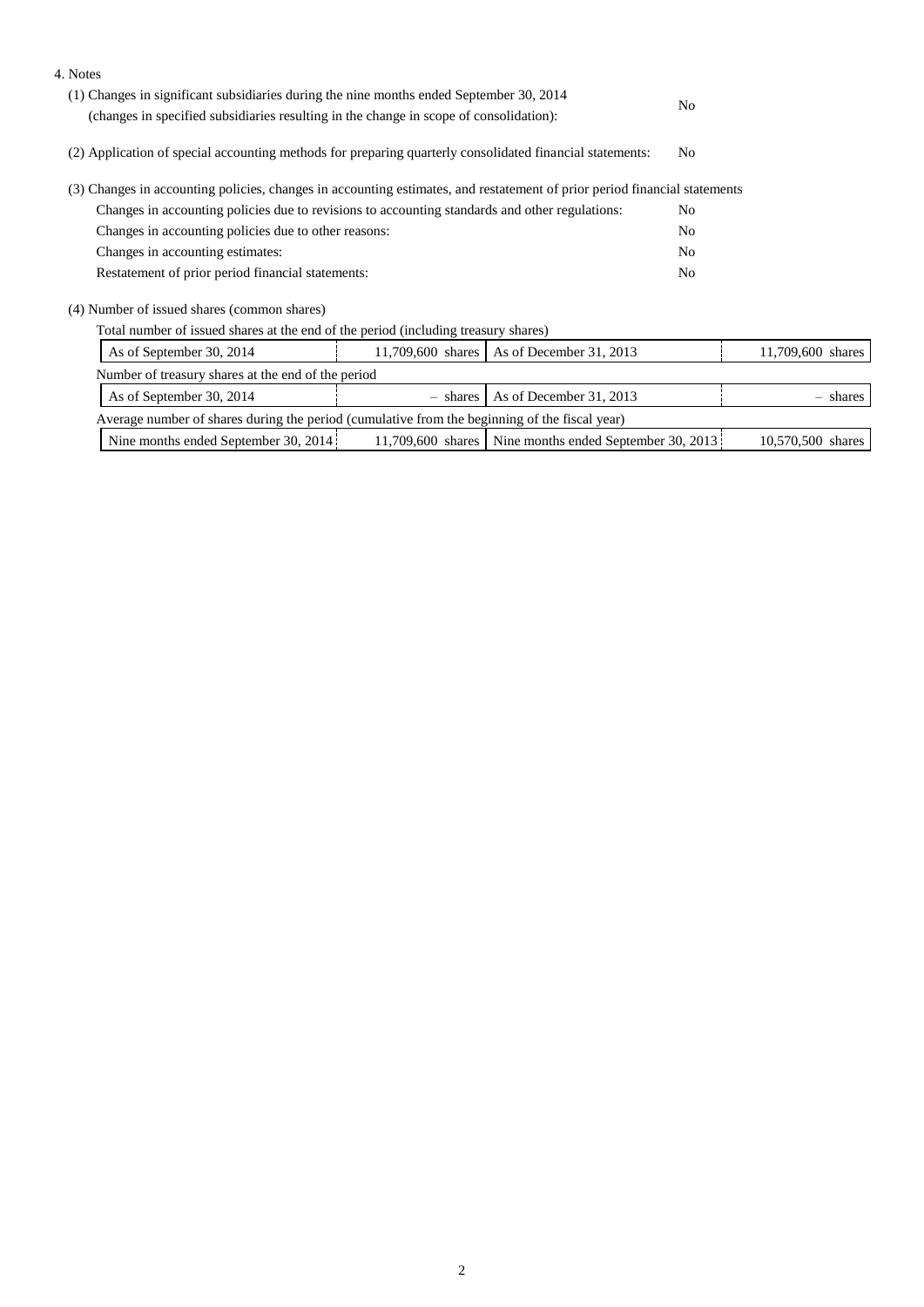# **Quarterly consolidated financial statements**

**Consolidated balance sheets**

|                                       |                         | (Thousands of yen)       |
|---------------------------------------|-------------------------|--------------------------|
|                                       | As of December 31, 2013 | As of September 30, 2014 |
| Assets                                |                         |                          |
| Current assets                        |                         |                          |
| Cash and deposits                     | 2,588,371               | 2,142,789                |
| Accounts receivable - trade           | 214,755                 | 166,420                  |
| Real estate for sale                  | 14,900                  | 2,241,805                |
| Other inventories                     | 11,407                  | 11,721                   |
| Other                                 | 147,583                 | 101,980                  |
| Allowance for doubtful accounts       | (10, 031)               | (7, 772)                 |
| Total current assets                  | 2,966,986               | 4,656,945                |
| Non-current assets                    |                         |                          |
| Property, plant and equipment         |                         |                          |
| Buildings and structures, net         | 57,359                  | 50,796                   |
| Land                                  | 1,406                   | 1,406                    |
| Other, net                            | 30,371                  | 24,916                   |
| Total property, plant and equipment   | 89,136                  | 77,119                   |
| Intangible assets                     |                         |                          |
| Software                              | 42,796                  | 44,574                   |
| Goodwill                              | 385,232                 | 324,406                  |
| Other                                 | 3,266                   | 3,132                    |
| Total intangible assets               | 431,295                 | 372,112                  |
| Investments and other assets          |                         |                          |
| Investment securities                 | 1,024,181               | 1,062,093                |
| Shares of subsidiaries and associates | 9,956                   | 15,056                   |
| Other                                 | 176,716                 | 214,057                  |
| Total investments and other assets    | 1,210,853               | 1,291,207                |
| Total non-current assets              | 1,731,285               | 1,740,438                |
| Total assets                          | 4,698,271               | 6,397,384                |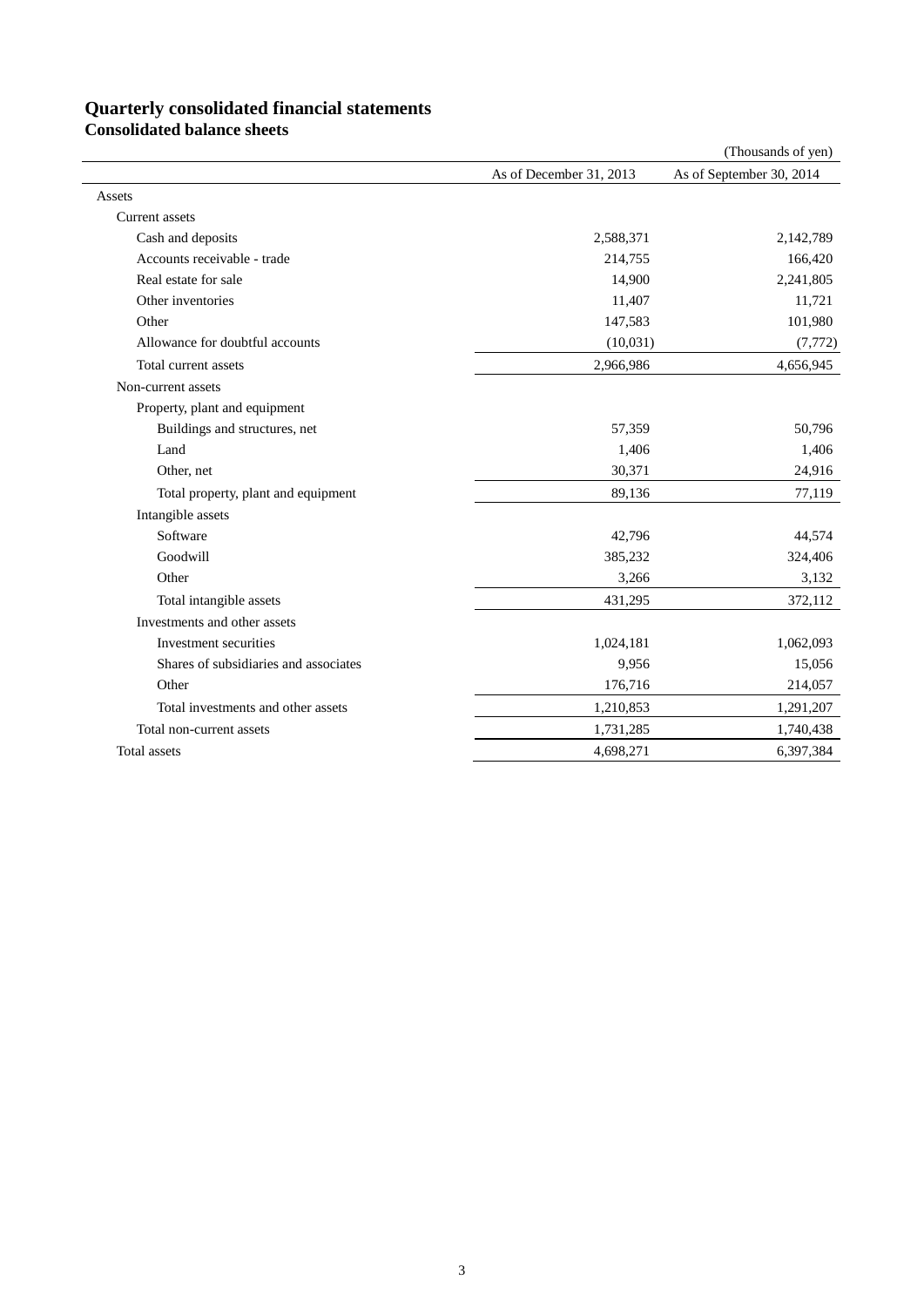|                                                       |                         | (Thousands of yen)       |
|-------------------------------------------------------|-------------------------|--------------------------|
|                                                       | As of December 31, 2013 | As of September 30, 2014 |
| Liabilities                                           |                         |                          |
| <b>Current liabilities</b>                            |                         |                          |
| Accounts payable - trade                              | 51,492                  | 36,588                   |
| Short-term loans payable                              |                         | 1,573,000                |
| Current portion of long-term loans payable            | 248,400                 | 309,600                  |
| Current portion of bonds                              | 60,000                  | 60,000                   |
| Income taxes payable                                  |                         | 19,459                   |
| Provision for bonuses                                 | 4,595                   | 132,659                  |
| Other provision                                       | 19,738                  | 10,815                   |
| Other                                                 | 470,031                 | 298,660                  |
| Total current liabilities                             | 854,258                 | 2,440,783                |
| Non-current liabilities                               |                         |                          |
| Bonds payable                                         | 210,000                 | 150,000                  |
| Long-term loans payable                               | 670,000                 | 688,600                  |
| Long-term deposits received                           | 20,703                  |                          |
| Long-term lease and guarantee deposited               | 722,356                 | 798,398                  |
| Long-term accounts payable - other                    |                         | 51,933                   |
| Provision for retirement benefits                     | 63,436                  | 12,996                   |
| Deferred tax liabilities                              | 3,588                   | 43,188                   |
| Other                                                 | 2,167                   | 771                      |
| Total non-current liabilities                         | 1,692,253               | 1,745,887                |
| <b>Total liabilities</b>                              | 2,546,511               | 4,186,671                |
| Net assets                                            |                         |                          |
| Shareholders' equity                                  |                         |                          |
| Capital stock                                         | 1,030,817               | 1,030,817                |
| Capital surplus                                       | 736,896                 | 736,896                  |
| Retained earnings                                     | 372,062                 | 350,175                  |
| Total shareholders' equity                            | 2,139,775               | 2,117,888                |
| Accumulated other comprehensive income                |                         |                          |
| Valuation difference on available-for-sale securities | 6,479                   | 77,990                   |
| Foreign currency translation adjustment               | (1,428)                 | (2,161)                  |
| Total accumulated other comprehensive income          | 5,050                   | 75,828                   |
| Subscription rights to shares                         | 6,933                   | 16,995                   |
| Total net assets                                      | 2,151,760               | 2,210,712                |
|                                                       |                         |                          |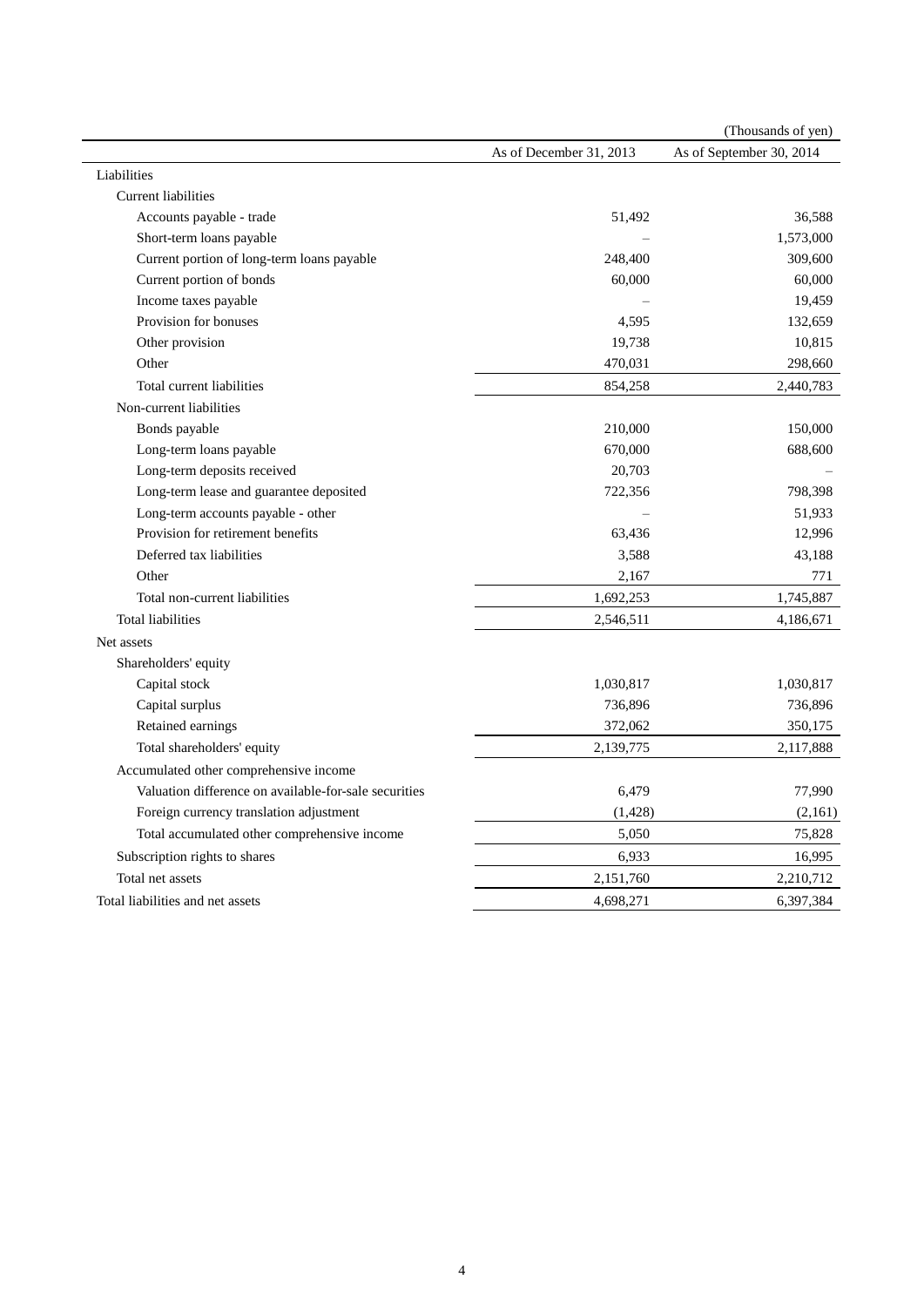### **Consolidated statements of income (cumulative) and consolidated statements of comprehensive income (cumulative)**

**Consolidated statements of income (cumulative)**

| Nine months ended<br>Nine months ended<br>September 30, 2013<br>September 30, 2014<br>Operating revenue<br>Operating revenue<br>2,240,523<br>2,519,798<br>Real estate sales<br>1,317,179<br>2,957,113<br>3,557,703<br>Total operating revenue<br>5,476,912<br>Operating cost<br><b>Cost For Sales</b><br>1,444,985<br>1,616,671<br>Cost of sales - real estate<br>2,679,371<br>1,253,742<br>Total operating cost<br>4,296,043<br>2,698,727<br>Operating gross profit<br>858,975<br>1,180,869<br>Selling, general and administrative expenses<br>758,368<br>995,183<br>Operating income<br>100,607<br>185,686<br>Non-operating income<br>Interest income<br>232<br>567<br>Dividend income<br>12,874<br>47,689<br>Other<br>3,153<br>18,036<br>66,293<br>Total non-operating income<br>16,259<br>Non-operating expenses<br>Interest expenses<br>18,152<br>21,862<br>Bond issuance cost<br>6,287<br>Loss on liquidation of subsidiaries silent partnership<br>6,363<br>Other<br>3,398<br>9,633<br>27,838<br>37,860<br>Total non-operating expenses<br>Ordinary income<br>89,027<br>214,119<br>Extraordinary income<br>Gain on sales of non-current assets<br>71,279<br>Gain on sales of investment securities<br>17,502<br>Gain on step acquisitions<br>31,060<br>Total extraordinary income<br>102,339<br>17,502<br><b>Extraordinary losses</b><br>239<br>Loss on sales of investment securities<br>Loss on valuation of investment securities<br>1,099<br>11,249<br>Total extraordinary losses<br>11,489<br>1,099<br>Income before dividends distribution from silent partnership,<br>179,877<br>230,521<br>income taxes<br>Dividends distribution from silent partnership<br>2,373<br>28,796<br>Income before income taxes and minority interests<br>177,503<br>201,724<br>Income taxes - current<br>4,900<br>47,968<br>Total income taxes<br>4,900<br>47,968<br>Income before minority interests<br>172,603<br>153,756<br>Minority interests in income<br>13,046 |            |         | (Thousands of yen) |
|------------------------------------------------------------------------------------------------------------------------------------------------------------------------------------------------------------------------------------------------------------------------------------------------------------------------------------------------------------------------------------------------------------------------------------------------------------------------------------------------------------------------------------------------------------------------------------------------------------------------------------------------------------------------------------------------------------------------------------------------------------------------------------------------------------------------------------------------------------------------------------------------------------------------------------------------------------------------------------------------------------------------------------------------------------------------------------------------------------------------------------------------------------------------------------------------------------------------------------------------------------------------------------------------------------------------------------------------------------------------------------------------------------------------------------------------------------------------------------------------------------------------------------------------------------------------------------------------------------------------------------------------------------------------------------------------------------------------------------------------------------------------------------------------------------------------------------------------------------------------------------------------------------------------------------------------------------------|------------|---------|--------------------|
|                                                                                                                                                                                                                                                                                                                                                                                                                                                                                                                                                                                                                                                                                                                                                                                                                                                                                                                                                                                                                                                                                                                                                                                                                                                                                                                                                                                                                                                                                                                                                                                                                                                                                                                                                                                                                                                                                                                                                                  |            |         |                    |
|                                                                                                                                                                                                                                                                                                                                                                                                                                                                                                                                                                                                                                                                                                                                                                                                                                                                                                                                                                                                                                                                                                                                                                                                                                                                                                                                                                                                                                                                                                                                                                                                                                                                                                                                                                                                                                                                                                                                                                  |            |         |                    |
|                                                                                                                                                                                                                                                                                                                                                                                                                                                                                                                                                                                                                                                                                                                                                                                                                                                                                                                                                                                                                                                                                                                                                                                                                                                                                                                                                                                                                                                                                                                                                                                                                                                                                                                                                                                                                                                                                                                                                                  |            |         |                    |
|                                                                                                                                                                                                                                                                                                                                                                                                                                                                                                                                                                                                                                                                                                                                                                                                                                                                                                                                                                                                                                                                                                                                                                                                                                                                                                                                                                                                                                                                                                                                                                                                                                                                                                                                                                                                                                                                                                                                                                  |            |         |                    |
|                                                                                                                                                                                                                                                                                                                                                                                                                                                                                                                                                                                                                                                                                                                                                                                                                                                                                                                                                                                                                                                                                                                                                                                                                                                                                                                                                                                                                                                                                                                                                                                                                                                                                                                                                                                                                                                                                                                                                                  |            |         |                    |
|                                                                                                                                                                                                                                                                                                                                                                                                                                                                                                                                                                                                                                                                                                                                                                                                                                                                                                                                                                                                                                                                                                                                                                                                                                                                                                                                                                                                                                                                                                                                                                                                                                                                                                                                                                                                                                                                                                                                                                  |            |         |                    |
|                                                                                                                                                                                                                                                                                                                                                                                                                                                                                                                                                                                                                                                                                                                                                                                                                                                                                                                                                                                                                                                                                                                                                                                                                                                                                                                                                                                                                                                                                                                                                                                                                                                                                                                                                                                                                                                                                                                                                                  |            |         |                    |
|                                                                                                                                                                                                                                                                                                                                                                                                                                                                                                                                                                                                                                                                                                                                                                                                                                                                                                                                                                                                                                                                                                                                                                                                                                                                                                                                                                                                                                                                                                                                                                                                                                                                                                                                                                                                                                                                                                                                                                  |            |         |                    |
|                                                                                                                                                                                                                                                                                                                                                                                                                                                                                                                                                                                                                                                                                                                                                                                                                                                                                                                                                                                                                                                                                                                                                                                                                                                                                                                                                                                                                                                                                                                                                                                                                                                                                                                                                                                                                                                                                                                                                                  |            |         |                    |
|                                                                                                                                                                                                                                                                                                                                                                                                                                                                                                                                                                                                                                                                                                                                                                                                                                                                                                                                                                                                                                                                                                                                                                                                                                                                                                                                                                                                                                                                                                                                                                                                                                                                                                                                                                                                                                                                                                                                                                  |            |         |                    |
|                                                                                                                                                                                                                                                                                                                                                                                                                                                                                                                                                                                                                                                                                                                                                                                                                                                                                                                                                                                                                                                                                                                                                                                                                                                                                                                                                                                                                                                                                                                                                                                                                                                                                                                                                                                                                                                                                                                                                                  |            |         |                    |
|                                                                                                                                                                                                                                                                                                                                                                                                                                                                                                                                                                                                                                                                                                                                                                                                                                                                                                                                                                                                                                                                                                                                                                                                                                                                                                                                                                                                                                                                                                                                                                                                                                                                                                                                                                                                                                                                                                                                                                  |            |         |                    |
|                                                                                                                                                                                                                                                                                                                                                                                                                                                                                                                                                                                                                                                                                                                                                                                                                                                                                                                                                                                                                                                                                                                                                                                                                                                                                                                                                                                                                                                                                                                                                                                                                                                                                                                                                                                                                                                                                                                                                                  |            |         |                    |
|                                                                                                                                                                                                                                                                                                                                                                                                                                                                                                                                                                                                                                                                                                                                                                                                                                                                                                                                                                                                                                                                                                                                                                                                                                                                                                                                                                                                                                                                                                                                                                                                                                                                                                                                                                                                                                                                                                                                                                  |            |         |                    |
|                                                                                                                                                                                                                                                                                                                                                                                                                                                                                                                                                                                                                                                                                                                                                                                                                                                                                                                                                                                                                                                                                                                                                                                                                                                                                                                                                                                                                                                                                                                                                                                                                                                                                                                                                                                                                                                                                                                                                                  |            |         |                    |
|                                                                                                                                                                                                                                                                                                                                                                                                                                                                                                                                                                                                                                                                                                                                                                                                                                                                                                                                                                                                                                                                                                                                                                                                                                                                                                                                                                                                                                                                                                                                                                                                                                                                                                                                                                                                                                                                                                                                                                  |            |         |                    |
|                                                                                                                                                                                                                                                                                                                                                                                                                                                                                                                                                                                                                                                                                                                                                                                                                                                                                                                                                                                                                                                                                                                                                                                                                                                                                                                                                                                                                                                                                                                                                                                                                                                                                                                                                                                                                                                                                                                                                                  |            |         |                    |
|                                                                                                                                                                                                                                                                                                                                                                                                                                                                                                                                                                                                                                                                                                                                                                                                                                                                                                                                                                                                                                                                                                                                                                                                                                                                                                                                                                                                                                                                                                                                                                                                                                                                                                                                                                                                                                                                                                                                                                  |            |         |                    |
|                                                                                                                                                                                                                                                                                                                                                                                                                                                                                                                                                                                                                                                                                                                                                                                                                                                                                                                                                                                                                                                                                                                                                                                                                                                                                                                                                                                                                                                                                                                                                                                                                                                                                                                                                                                                                                                                                                                                                                  |            |         |                    |
|                                                                                                                                                                                                                                                                                                                                                                                                                                                                                                                                                                                                                                                                                                                                                                                                                                                                                                                                                                                                                                                                                                                                                                                                                                                                                                                                                                                                                                                                                                                                                                                                                                                                                                                                                                                                                                                                                                                                                                  |            |         |                    |
|                                                                                                                                                                                                                                                                                                                                                                                                                                                                                                                                                                                                                                                                                                                                                                                                                                                                                                                                                                                                                                                                                                                                                                                                                                                                                                                                                                                                                                                                                                                                                                                                                                                                                                                                                                                                                                                                                                                                                                  |            |         |                    |
|                                                                                                                                                                                                                                                                                                                                                                                                                                                                                                                                                                                                                                                                                                                                                                                                                                                                                                                                                                                                                                                                                                                                                                                                                                                                                                                                                                                                                                                                                                                                                                                                                                                                                                                                                                                                                                                                                                                                                                  |            |         |                    |
|                                                                                                                                                                                                                                                                                                                                                                                                                                                                                                                                                                                                                                                                                                                                                                                                                                                                                                                                                                                                                                                                                                                                                                                                                                                                                                                                                                                                                                                                                                                                                                                                                                                                                                                                                                                                                                                                                                                                                                  |            |         |                    |
|                                                                                                                                                                                                                                                                                                                                                                                                                                                                                                                                                                                                                                                                                                                                                                                                                                                                                                                                                                                                                                                                                                                                                                                                                                                                                                                                                                                                                                                                                                                                                                                                                                                                                                                                                                                                                                                                                                                                                                  |            |         |                    |
|                                                                                                                                                                                                                                                                                                                                                                                                                                                                                                                                                                                                                                                                                                                                                                                                                                                                                                                                                                                                                                                                                                                                                                                                                                                                                                                                                                                                                                                                                                                                                                                                                                                                                                                                                                                                                                                                                                                                                                  |            |         |                    |
|                                                                                                                                                                                                                                                                                                                                                                                                                                                                                                                                                                                                                                                                                                                                                                                                                                                                                                                                                                                                                                                                                                                                                                                                                                                                                                                                                                                                                                                                                                                                                                                                                                                                                                                                                                                                                                                                                                                                                                  |            |         |                    |
|                                                                                                                                                                                                                                                                                                                                                                                                                                                                                                                                                                                                                                                                                                                                                                                                                                                                                                                                                                                                                                                                                                                                                                                                                                                                                                                                                                                                                                                                                                                                                                                                                                                                                                                                                                                                                                                                                                                                                                  |            |         |                    |
|                                                                                                                                                                                                                                                                                                                                                                                                                                                                                                                                                                                                                                                                                                                                                                                                                                                                                                                                                                                                                                                                                                                                                                                                                                                                                                                                                                                                                                                                                                                                                                                                                                                                                                                                                                                                                                                                                                                                                                  |            |         |                    |
|                                                                                                                                                                                                                                                                                                                                                                                                                                                                                                                                                                                                                                                                                                                                                                                                                                                                                                                                                                                                                                                                                                                                                                                                                                                                                                                                                                                                                                                                                                                                                                                                                                                                                                                                                                                                                                                                                                                                                                  |            |         |                    |
|                                                                                                                                                                                                                                                                                                                                                                                                                                                                                                                                                                                                                                                                                                                                                                                                                                                                                                                                                                                                                                                                                                                                                                                                                                                                                                                                                                                                                                                                                                                                                                                                                                                                                                                                                                                                                                                                                                                                                                  |            |         |                    |
|                                                                                                                                                                                                                                                                                                                                                                                                                                                                                                                                                                                                                                                                                                                                                                                                                                                                                                                                                                                                                                                                                                                                                                                                                                                                                                                                                                                                                                                                                                                                                                                                                                                                                                                                                                                                                                                                                                                                                                  |            |         |                    |
|                                                                                                                                                                                                                                                                                                                                                                                                                                                                                                                                                                                                                                                                                                                                                                                                                                                                                                                                                                                                                                                                                                                                                                                                                                                                                                                                                                                                                                                                                                                                                                                                                                                                                                                                                                                                                                                                                                                                                                  |            |         |                    |
|                                                                                                                                                                                                                                                                                                                                                                                                                                                                                                                                                                                                                                                                                                                                                                                                                                                                                                                                                                                                                                                                                                                                                                                                                                                                                                                                                                                                                                                                                                                                                                                                                                                                                                                                                                                                                                                                                                                                                                  |            |         |                    |
|                                                                                                                                                                                                                                                                                                                                                                                                                                                                                                                                                                                                                                                                                                                                                                                                                                                                                                                                                                                                                                                                                                                                                                                                                                                                                                                                                                                                                                                                                                                                                                                                                                                                                                                                                                                                                                                                                                                                                                  |            |         |                    |
|                                                                                                                                                                                                                                                                                                                                                                                                                                                                                                                                                                                                                                                                                                                                                                                                                                                                                                                                                                                                                                                                                                                                                                                                                                                                                                                                                                                                                                                                                                                                                                                                                                                                                                                                                                                                                                                                                                                                                                  |            |         |                    |
|                                                                                                                                                                                                                                                                                                                                                                                                                                                                                                                                                                                                                                                                                                                                                                                                                                                                                                                                                                                                                                                                                                                                                                                                                                                                                                                                                                                                                                                                                                                                                                                                                                                                                                                                                                                                                                                                                                                                                                  |            |         |                    |
|                                                                                                                                                                                                                                                                                                                                                                                                                                                                                                                                                                                                                                                                                                                                                                                                                                                                                                                                                                                                                                                                                                                                                                                                                                                                                                                                                                                                                                                                                                                                                                                                                                                                                                                                                                                                                                                                                                                                                                  |            |         |                    |
|                                                                                                                                                                                                                                                                                                                                                                                                                                                                                                                                                                                                                                                                                                                                                                                                                                                                                                                                                                                                                                                                                                                                                                                                                                                                                                                                                                                                                                                                                                                                                                                                                                                                                                                                                                                                                                                                                                                                                                  |            |         |                    |
|                                                                                                                                                                                                                                                                                                                                                                                                                                                                                                                                                                                                                                                                                                                                                                                                                                                                                                                                                                                                                                                                                                                                                                                                                                                                                                                                                                                                                                                                                                                                                                                                                                                                                                                                                                                                                                                                                                                                                                  |            |         |                    |
|                                                                                                                                                                                                                                                                                                                                                                                                                                                                                                                                                                                                                                                                                                                                                                                                                                                                                                                                                                                                                                                                                                                                                                                                                                                                                                                                                                                                                                                                                                                                                                                                                                                                                                                                                                                                                                                                                                                                                                  |            |         |                    |
|                                                                                                                                                                                                                                                                                                                                                                                                                                                                                                                                                                                                                                                                                                                                                                                                                                                                                                                                                                                                                                                                                                                                                                                                                                                                                                                                                                                                                                                                                                                                                                                                                                                                                                                                                                                                                                                                                                                                                                  |            |         |                    |
|                                                                                                                                                                                                                                                                                                                                                                                                                                                                                                                                                                                                                                                                                                                                                                                                                                                                                                                                                                                                                                                                                                                                                                                                                                                                                                                                                                                                                                                                                                                                                                                                                                                                                                                                                                                                                                                                                                                                                                  |            |         |                    |
|                                                                                                                                                                                                                                                                                                                                                                                                                                                                                                                                                                                                                                                                                                                                                                                                                                                                                                                                                                                                                                                                                                                                                                                                                                                                                                                                                                                                                                                                                                                                                                                                                                                                                                                                                                                                                                                                                                                                                                  | Net income | 159,557 | 153,756            |